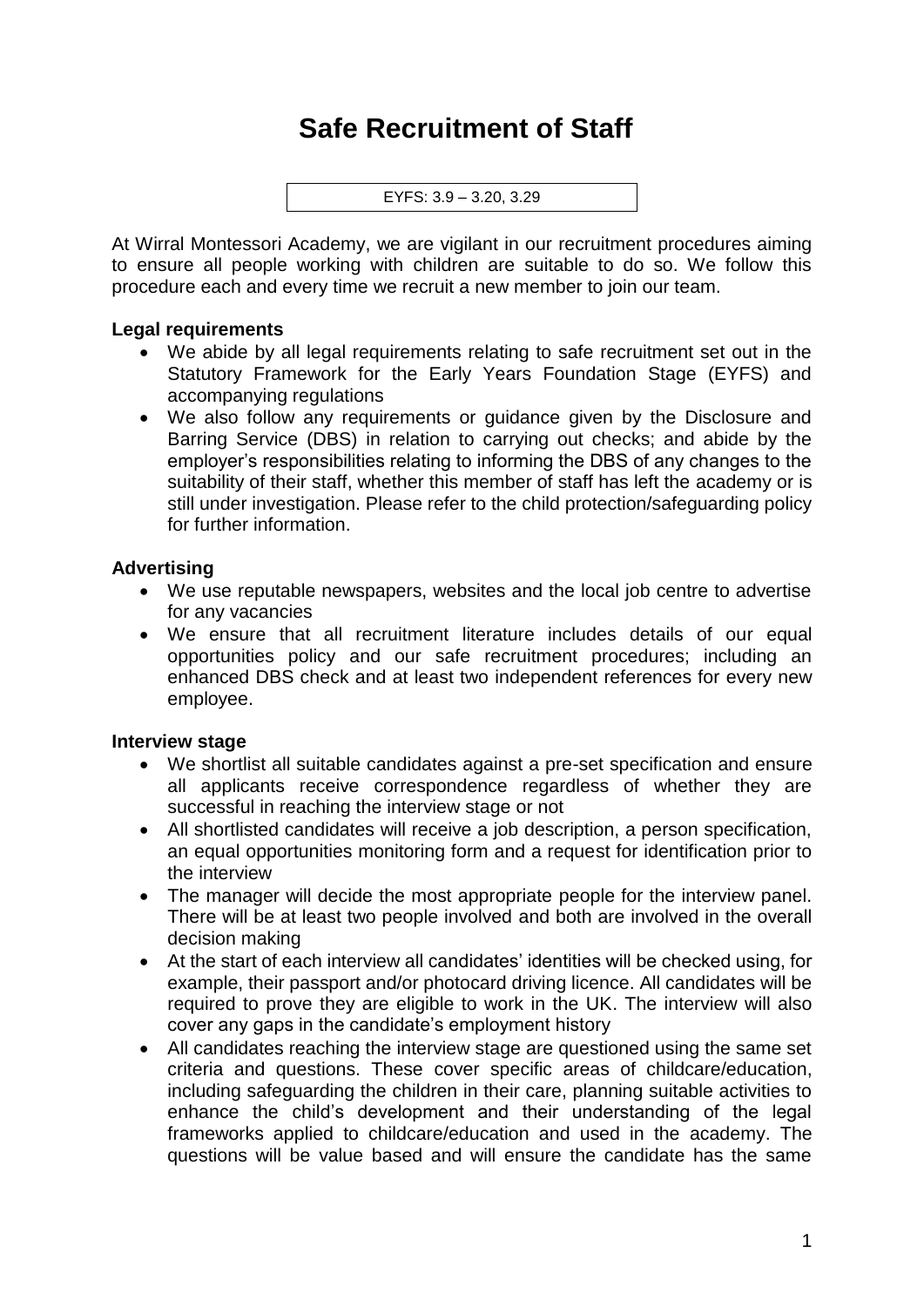values as the academy with regards to the safety and welfare of the children in their care

- Candidates will be given a score for their answers including a score for their individual experience and qualifications
- Every shortlisted candidate will be asked to take part in a supervised practical exercise which will involve spending time in a particular age group in the academy interacting with the children, staff and where appropriate parents
- The manager and deputy will then select the most suitable person for this position based on these scores and their knowledge and understanding of the early years framework as well as the needs of the academy
- Every candidate will receive communication from the academy stating whether they have been successful or not. Unsuccessful candidates are offered feedback.

## **Starting work**

- The successful candidate will be offered the position subject to at least two references from previous employment or, in the case of a newly qualified student, their tutor and a personal or professional reference. These references will be taken up BEFORE employment commences. This may be verbal initially and then followed up with a written reference which will form part of their personnel file
- The successful candidate will be asked to provide proof of their qualifications, where applicable. All qualifications will be checked and copies taken for their personnel files
- Prior to employment but after the job has been offered a health check questionnaire will be given to the employee and its results will be taken into account in making an overall decision about suitability. The academy reserves the right to take any further advice necessary in relation to a person's physical and mental fitness to carry out their role. Please see the absence management policy for more details about how the academy manages health problems including access to medical records
- All new starters, other than those who have registered for the continuous updating service (see below), will be subject to an enhanced Disclosure and Barring Service (DBS) check. This will be initiated before the member of staff commences work in the academy and they will not have unsupervised access to any child or their records before this check comes back clear. Further to this, the new starter will not be allowed to take photographs of any child, look at their learning and development log or change a soiled/wet child without an up-todate enhanced DBS check (whether supervised or not)
- The academy will record and retain details about the individual including staff qualifications, identity checks carried out and the vetting process completed. This will include the disclosure and barring service reference number, the date the disclosure was obtained and details of who obtained it. The academy will not retain copies of the disclosure itself once the employment decision is taken
- There may be occasions when a DBS check is not clear but the individual is still suitable to work with children. This will be treated on an individual case basis and at the manager's/owner's discretion taking into account the following:
	- o seriousness of the offence or other information
	- o accuracy of the person's self-disclosure on the application form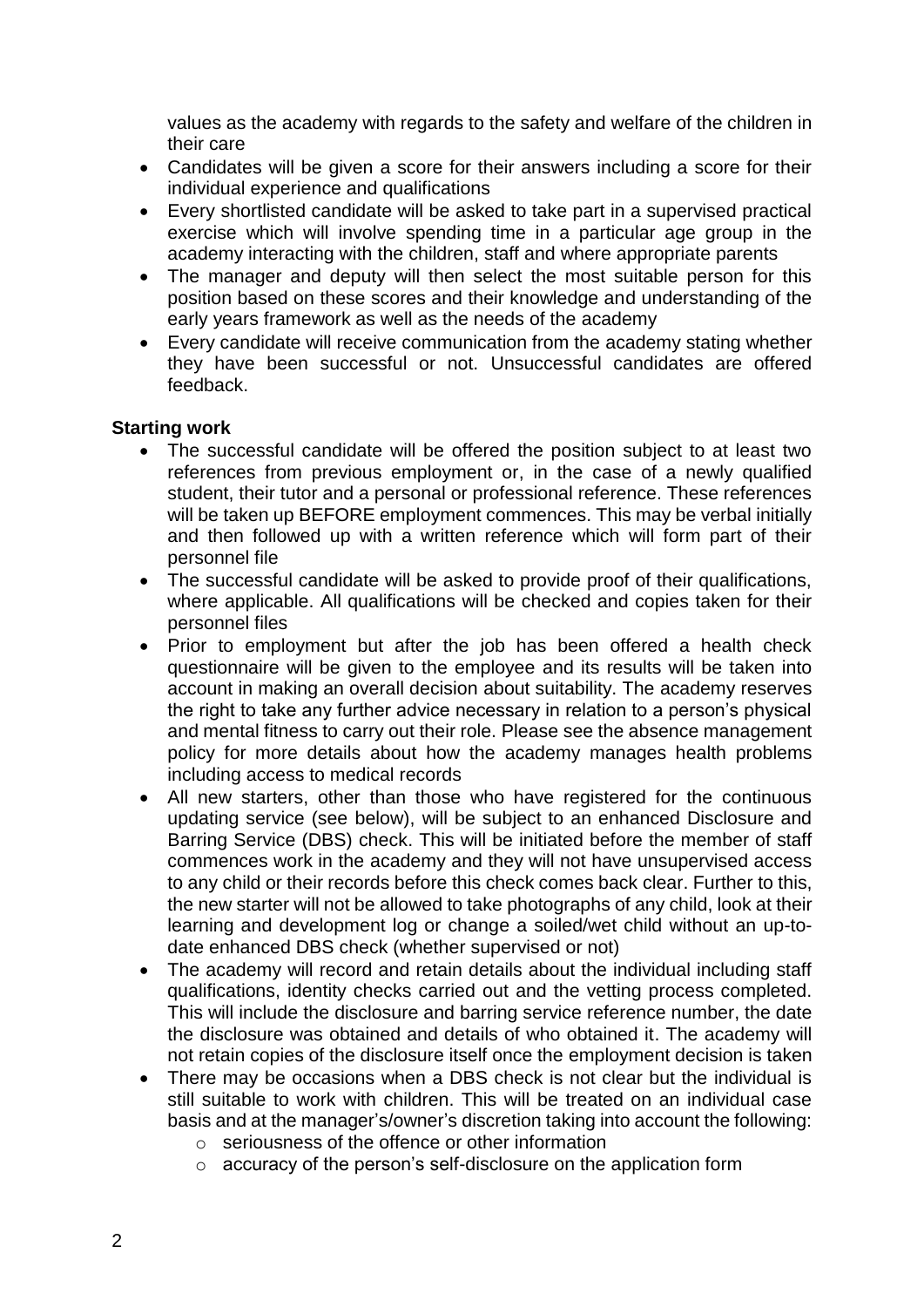- o nature of the appointment including levels of supervision
- o age of the individual at the time of the offence or other information
- o the length of time that has elapsed since the offence or other information
- o relevance of the offence or information to working or being in regular contact with children.
- If the individual has registered on the DBS system since 17 July 2013 managers may use the update service with the candidate's permission instead of carrying out an enhanced DBS check
- New starters are required to sign (either application form, contract or separate form) to state that they have no criminal convictions, court orders or any other reasons that disqualify them from working with children or unsuitable to do so; and that, to the best of their knowledge, no-one living in their household has been disqualified from working with children
- All new members of staff will undergo an intensive induction period during which time they will read and discuss the academy policies and procedures and be assigned a 'mentor' who will introduce them to the way in which the academy operates
- During their induction period all new staff will receive training on how to safeguard children in their care and follow the Safeguarding Children/Child Protection policy and procedure, emergency evacuation procedures, equality policy and health and safety issues
- The new member of staff will have regular meetings with the manager and their mentor during their induction period to discuss their progress.

# **Ongoing support and checks**

- All staff are responsible for notifying the manager in person if there are any changes to their circumstances that may affect their suitability to work with children (staff suitability status will also be checked through an annual 'staff suitability questionnaire'). This includes any incidents occurring outside the academy or involving people they live in a household with. Staff will face disciplinary action should they fail to notify the manager **immediately**
- All members of staff will update a health questionnaire on an annual basis to ensure management have a good knowledge of any changes that may require support or additional resources to aid them to carry out their day-to-day duties. This will also be discussed at staff supervisions/review meetings. Management may require this more regularly where health circumstances change. There are more details about how the academy deals with any health problems in the absence management policy
- The academy manager/owner will review any significant changes to an individual's circumstances that may suggest they are no longer suitable to work with children and take appropriate action to ensure any unsuitable or potentially unsuitable employee does not have unsupervised contact with children until the matter is resolved. This may include requiring the individual to obtain a waiver from Ofsted in relation to any disqualification. Please see the Disciplinary Policy for further details
- Every member of staff will have two meetings a year with the manager: a formal appraisal and a more informal review. This will provide an opportunity for the manager and member of staff to discuss training needs for the following six